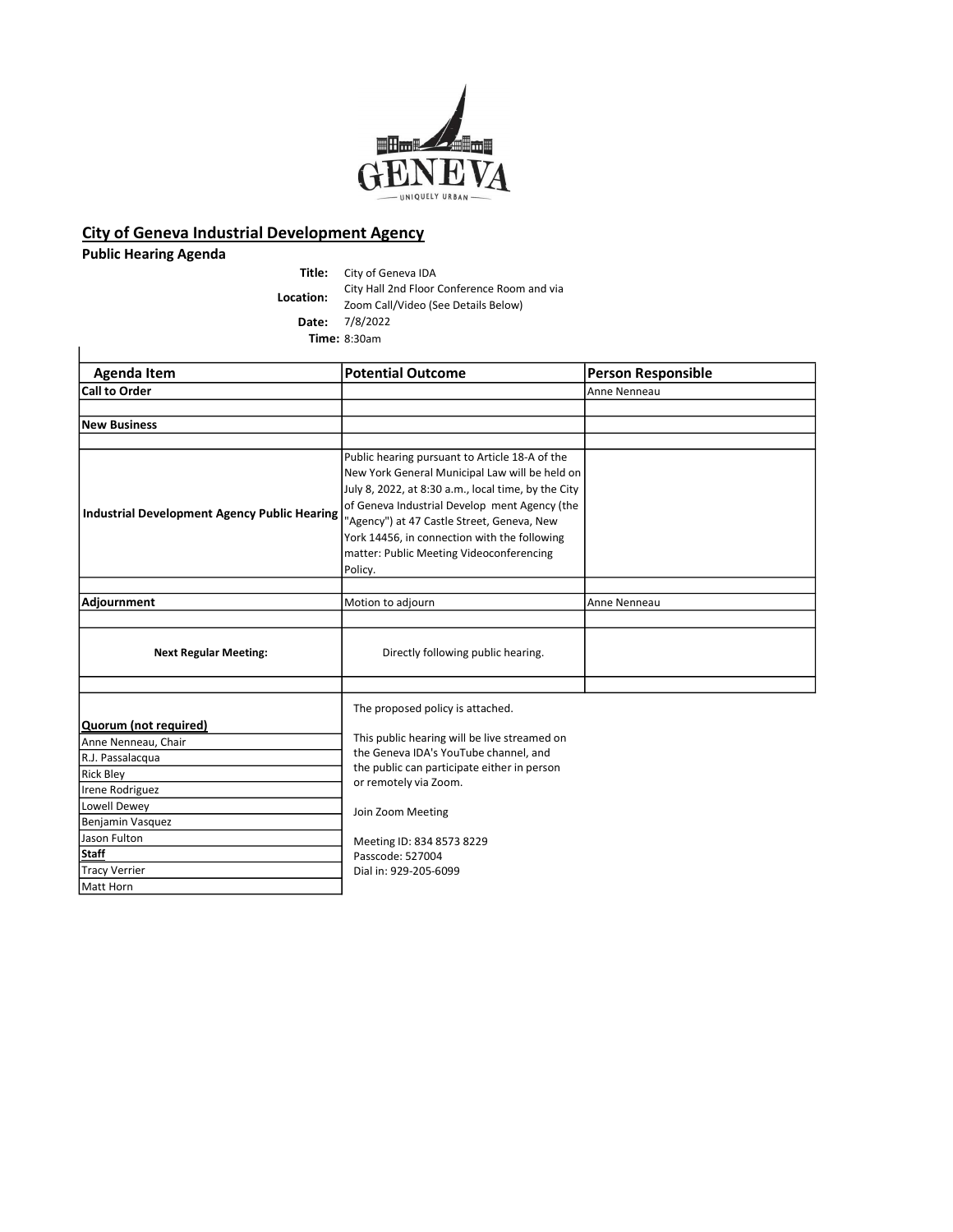## **CITY OF GENEVA INDUSTRIAL DEVELOPMENT AGENCY Public Meeting Videoconference Policy**

The City of Geneva Industrial Development Agency (the "Agency") hereby establishes this policy to allow for attendance by members of the board and members of the public via videoconference at any open meeting of the board of directors or any committee or subcommittee meeting and is established in accordance with the laws of 2022 of the State of New York within the Public Officers Law ("Open Meetings Law"). [https://opengovernment.ny.gov/open-meetings](https://opengovernment.ny.gov/open-meetings-law)[law](https://opengovernment.ny.gov/open-meetings-law)

This internal agency policy sets forth the options for attendance at public meetings of this public body either in person, via videoconference at a public location, or via videoconference at a non-public location due to "extraordinary circumstances" being experienced by a member who still wishes to attend.

This policy defines these "extraordinary circumstances" by which a member may participate in a meeting of the board or committee via videoconferencing in a non-public venue and establishes the procedures for notifying the agency staff in order to verify the extraordinary circumstance and sets forth a method for updating the public on opportunities to attend via videoconference.

- 1. Open Meeting Law states that a quorum of the board must be present in-person at a predetermined time and public location wherein the meeting will be conducted. Any member attending in-person at the predetermined and noticed public location may count toward quorum.
- 2. Any member attending via videoconference under "extraordinary circumstances" will not be counted toward a quorum, but may vote on motions and resolutions.
- 3. When participating under "extraordinary circumstances" by which a member of the public body may request participation via videoconferences, they must notify the agency Executive Director by phone or email as soon as the circumstance is presented. The Executive Director will present the information to the chair of the board for final determination.
- 4. Extraordinary circumstances allowed by this agency are:
	- a. Physical Disability whereby they are unable to meet in a physical location.
	- b. Illness whereby they are under direct orders from a doctor not to attend in-person meetings, or whereby their illness presents a risk of spreading to others attending the meeting.
	- c. Caregiver responsibilities whereby they are the only option for attending to the physical care of a minor or other dependent or family member.